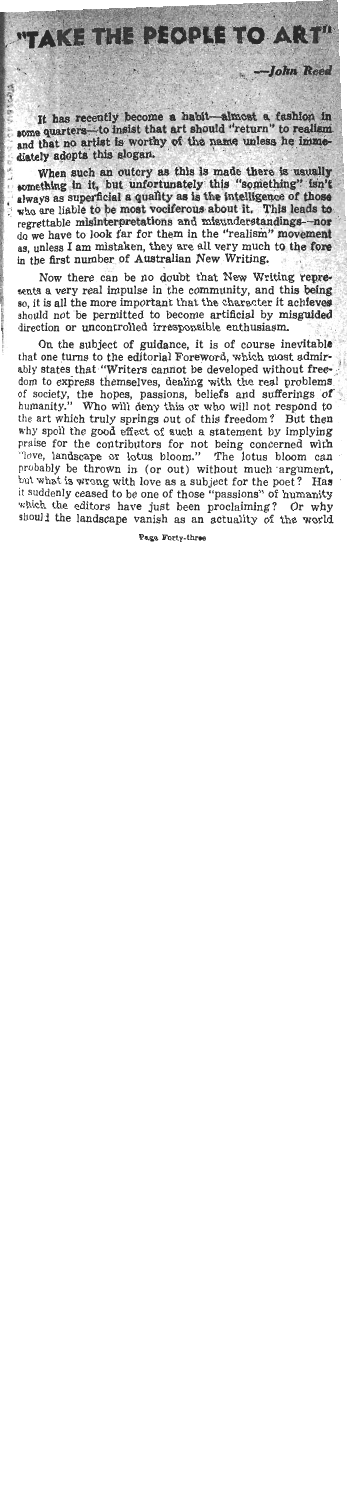shout us? For instance, is the soldier-poet who for the first time experiences the terrific impact of Central Australia's stark reality or the equally stark but totally different reality of New Guinea, debarred from writing a poem inspired by either of them? Surely the implications in what the editors say only have to be made clear to be made at the same time quite invalid.

But this is by no means all, as the editors appear to adont Noel Hutton's unfortunate article, "Art and the Working Class." The general theme is that modern art is no good because it is not universally understood.

One of the few valid statements Noel Hutton does make is that "The sickness of our society is visible in the extremely low cultural level of our people." and from that statement can be built up a complete refutation of most of the article while at the same time putting forward some legitimate constructive suggestions.

Now surely if the cultural level of our people is low. that would suggest itself as a possible reason why modern art does not "make sense" to the people? Surely that is an idea at least worth exploring; but Noel Hutton thinks otherwise and places the full blame on the artist for not producing work accessible at this "low cultural level." We are told that 100 years ago art did make "sense"; but, of course, this statement is entirely inaccurate as the progressive artists of that time did not make "sense" at allas, for instance, Turner, Delacroix, Courbet, etc.-and the same has been true throughout most periods of history. except where the artist has been integrated with society. as was apparently the case with the ancient Greek artists. and as is the case to-day with the artist in native races.

The truth of the matter is this: that arbitrary dogmatising about the modern artist, as Noel Hutton does, doesn't in the least help either the artist or the people and, to say the least of it, is an extremely naive and undialectical approach.

Is it then possible to contribute something of greater value than Noel Hutton has done to a problem which undoubtedly exists and the clarification of which is of vital importance to both artists and people?

Page Forty-four

I would say that such a contribution could not be made by ranting about the modern artists, but could be made by attempting to understand them a little.

It is no doubt possible-if you wish to do so, as Noel Hutton does-to refer to the moderns as decadents, but before using that term as applied to an artist, it would perhaps be as well to understand what it means, and that is this: an artist working in a period of social decadence, nothing more. And that, of course-contrary to Noel Hutton's implications-casts no slur on the artist.

Shouldn't we-rather than take Noel Hutton's crude view of the position-look at it in this way: decadent capitalist society has provided no place for the truly creafive artist, who consequently, and by historical necessity. has been forced into a position of comparative isolation, But this isolation has been by no means barren-Matisse did not "jettison the wearisome craftsmanship which requires the artist to build up his figures by mass and light and shade" (Matisse, who happens to be a particularly expert craftsman and was employed by the Louvre in that capacity). On the contrary, historically his function has been to expand the technical and æsthetic resources of the artist and, in effect, to make available for the artist of to-day and to-morrow new sources of self-expression which will eventually become—in fact already are—embodied in the great tradition of art.

Noel Hutton is rather too impatient for sudden revolution in art and overlooks the developments over the last 15 years or so, which have in fact seen a gradual but very definite reintroduction of "subject" as a vital element, and a relative abandonment of the abstract.

And not only is "subject" returning into its own, but equally undoubtedly the modern artist is coming more and more closely into touch with the people. With the precipitation of the capitalist crisis, the orientation of the modern artist-led, shall we say, by Picasso-swung closer and closer to the people, that is to say, from the artists' side; but so far there has certainly been very little swing from the people's side, for the very good reason that, as Noel Hutton says, their cultural level is low, and for the